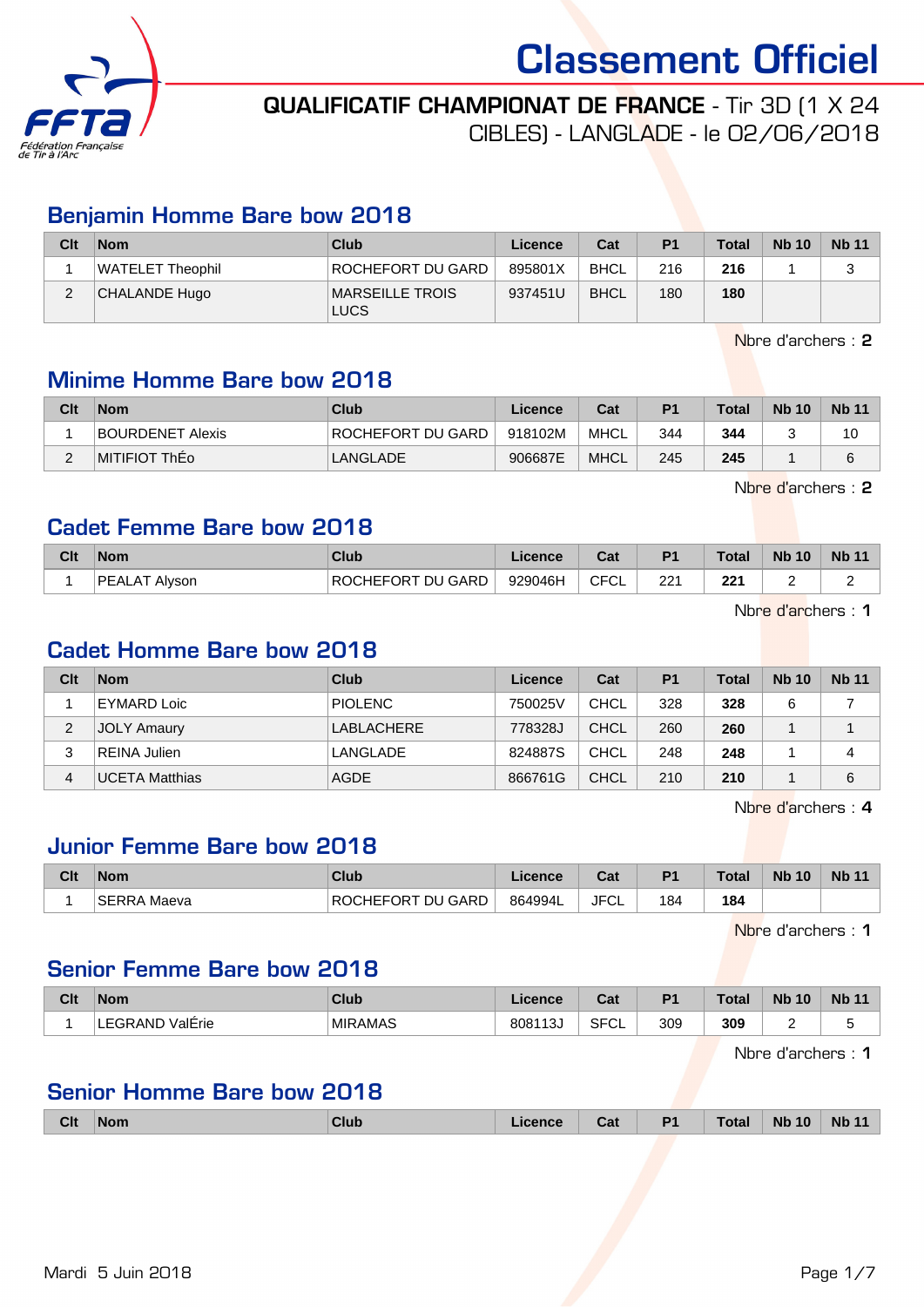

# QUALIFICATIF CHAMPIONAT DE FRANCE - Tir 3D (1 X 24

CIBLES) - LANGLADE - le 02/06/2018

### Senior Homme Bare bow 2018 (Suite)

| Clt | <b>Nom</b>            | Club              | Licence | Cat         | P <sub>1</sub> | <b>Total</b> | <b>Nb 10</b> | <b>Nb 11</b> |
|-----|-----------------------|-------------------|---------|-------------|----------------|--------------|--------------|--------------|
|     | MARTIN TEYSSIER David | ROCHEFORT DU GARD | 712371S | <b>SHCL</b> | 375            | 375          |              |              |
| -   | BATAILLE FrEdEric     | <b>PRIVAS</b>     | 612766A | <b>SHCL</b> | 330            | 330          | 6            | $\circ$      |

Nbre d'archers : 2

#### Vétéran Femme Bare bow 2018

| Clt      | <b>Nom</b>           | Club           | Licence | Cat         | P <sub>1</sub> | <b>Total</b> | <b>Nb 10</b> | <b>Nb 11</b> |
|----------|----------------------|----------------|---------|-------------|----------------|--------------|--------------|--------------|
|          | PAULEAU Colette      | <b>ROBION</b>  | 403922W | <b>VFCL</b> | 341            | 341          |              |              |
| <u>_</u> | <b>EYMARD Sylvie</b> | <b>PIOLENC</b> | 883978W | <b>VFCL</b> | 317            | 317          |              |              |

Nbre d'archers : 2

### Vétéran Homme Bare bow 2018

| Clt            | <b>Nom</b>               | Club                                  | Licence | Cat          | P <sub>1</sub> | <b>Total</b> | <b>Nb 10</b> | <b>Nb 11</b> |
|----------------|--------------------------|---------------------------------------|---------|--------------|----------------|--------------|--------------|--------------|
|                | <b>EYMARD Lionel</b>     | <b>PIOLENC</b>                        | 860883T | <b>VHCL</b>  | 391            | 391          | 8            | 12           |
| 2              | <b>FERRANDES Laurent</b> | <b>ROBION</b>                         | 465087E | <b>VHCL</b>  | 358            | 358          | 3            | 9            |
| 3              | ROUSSIGNOL Christian     | <b>PRAPOUTEL</b>                      | 414806B | <b>VHCL</b>  | 354            | 354          | 3            | 11           |
| $\overline{4}$ | <b>MAHIEU Eric</b>       | <b>MARSEILLE TROIS</b><br><b>LUCS</b> | 761729S | <b>VHCL</b>  | 349            | 349          | 3            | 12           |
| 5              | NORTES ALCARAZ Michel    | LE MUY                                | 727294M | <b>VHCL</b>  | 306            | 306          |              | 8            |
| 6              | <b>GIMENO Blas</b>       | <b>MARSEILLE TROIS</b><br><b>LUCS</b> | 363708K | <b>SVHCL</b> | 285            | 285          |              | 8            |

Nbre d'archers : 6

### Senior Femme Arc à poulies nu 2018

| Clt | <b>Nom</b>        | Club          | Licence | Cat         | P <sub>1</sub> | Total | <b>Nb 10</b> | <b>Nb 11</b> |
|-----|-------------------|---------------|---------|-------------|----------------|-------|--------------|--------------|
|     | PHILIPPE Gael     | <b>ROBION</b> | 330848T | <b>SFCO</b> | 432            | 432   | ں            | 16           |
|     | MENARDAIS MElanie | <b>ROBION</b> | 884606D | <b>SFCO</b> | 310            | 310   |              |              |

Nbre d'archers : 2

### Senior Homme Arc à poulies nu 2018

| Clt | <b>Nom</b>                             | Club          | .icence | Col.<br>va. | D <sub>4</sub> | <b>Total</b> | <b>N<sub>b</sub></b><br>10 | <b>Nb</b> |
|-----|----------------------------------------|---------------|---------|-------------|----------------|--------------|----------------------------|-----------|
|     | <b>SEE</b><br><b>EMANN</b><br>Frederic | <b>ROBION</b> | 934008B | <b>SHCC</b> | 381            | 381          |                            | ں ا       |

Nbre d'archers : 1

# Vétéran Femme Arc à poulies nu 2018

| Clt | <b>Nom</b>      | Club                                | Licence | Cat          | P <sub>1</sub> | <b>Total</b> | <b>Nb 10</b> | <b>Nb 11</b> |
|-----|-----------------|-------------------------------------|---------|--------------|----------------|--------------|--------------|--------------|
|     | DELBOSC Dolores | $\sf{\color{red}\textsf{AVELANET}}$ | 839200Z | <b>VFCO</b>  | 345            | 345          |              | 10           |
| -   | HOUBRON Monique | <b>PIERRELATTE</b>                  | 759192J | <b>SVFCO</b> | 344            | 344          |              |              |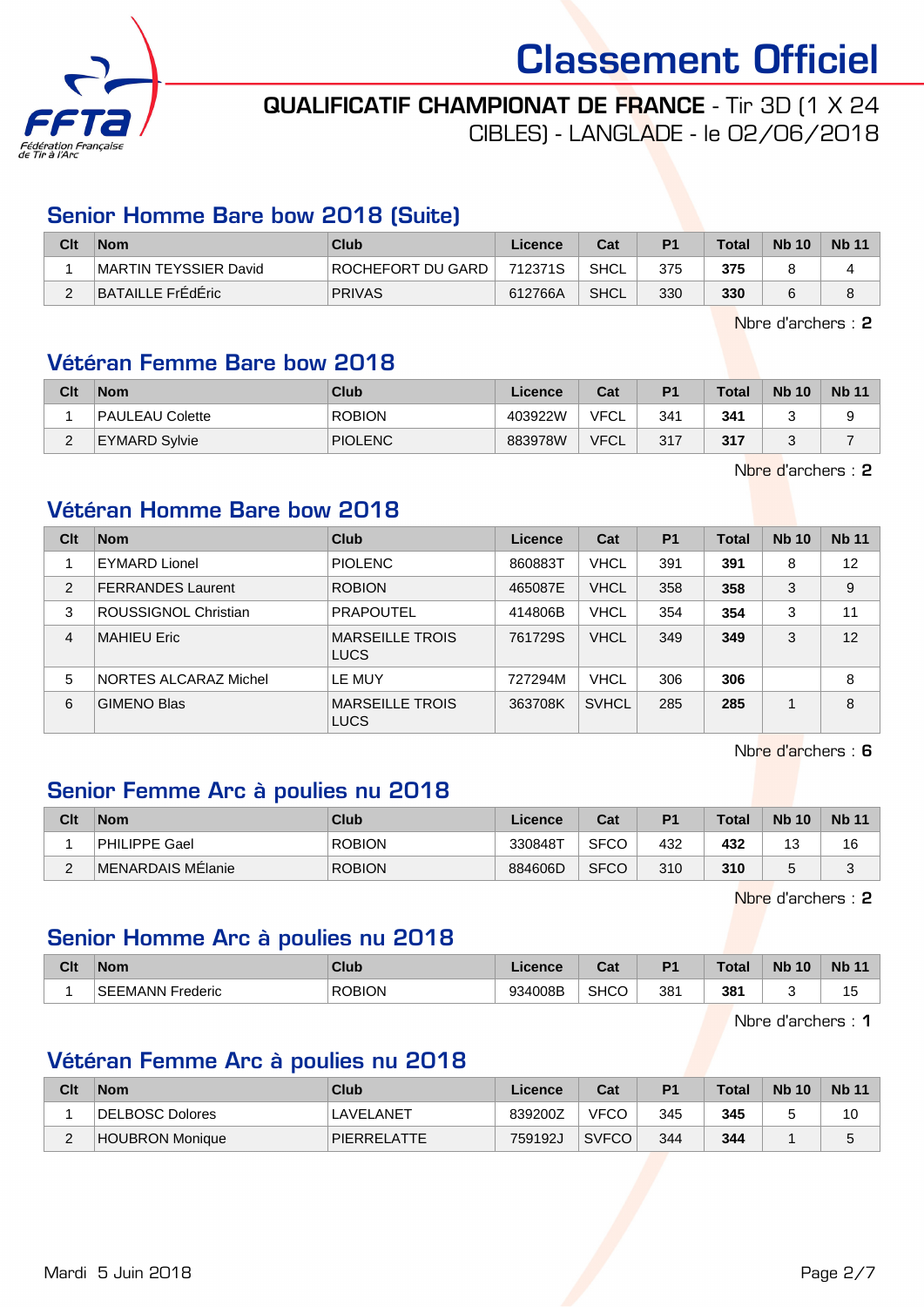

## QUALIFICATIF CHAMPIONAT DE FRANCE - Tir 3D (1 X 24

CIBLES) - LANGLADE - le 02/06/2018

### Vétéran Femme Arc à poulies nu 2018 (Suite)

| Clt | <b>Nom</b>              | Club            | Licence | Cat          | P <sub>1</sub> | Total | <b>Nb 10</b> | <b>Nb 11</b> |
|-----|-------------------------|-----------------|---------|--------------|----------------|-------|--------------|--------------|
| ົ   | MORARD Danielle         | <b>BONNIEUX</b> | 090253B | <b>SVFCO</b> | 316            | 316   |              |              |
|     | VALETTE-HERLEIN Pascale | <b>BIZANET</b>  | 274335R | <b>VFCO</b>  | 281            | 281   |              |              |

Nbre d'archers : 4

### Vétéran Homme Arc à poulies nu 2018

| Clt | <b>Nom</b>            | Club           | Licence | Cat          | P <sub>1</sub> | Total | <b>Nb 10</b> | <b>Nb 11</b> |
|-----|-----------------------|----------------|---------|--------------|----------------|-------|--------------|--------------|
|     | MASSE Alain           | <b>CHIRAC</b>  | 430877V | <b>VHCO</b>  | 417            | 417   |              | 15           |
| 2   | <b>BONOMO Jacques</b> | MONTPEYROUX    | 736944B | <b>VHCO</b>  | 373            | 373   |              | 13           |
| 3   | VALETTE Jean-Paul     | <b>BIZANET</b> | 739475C | <b>VHCO</b>  | 364            | 364   |              | 8            |
| 4   | <b>DELBOSC Eloi</b>   | LAVELANET      | 839198X | <b>SVHCO</b> | 305            | 305   |              | 6            |

Nbre d'archers : 4

### Senior Femme Arc Droit 2018

| Clt      | <b>Nom</b>              | Club          | Licence | Cat         | P <sub>1</sub> | <b>Total</b> | <b>Nb 10</b> | <b>Nb 11</b> |
|----------|-------------------------|---------------|---------|-------------|----------------|--------------|--------------|--------------|
|          | <b>CANELHO Nathalie</b> | <b>PRIVAS</b> | 763294T | <b>SFAD</b> | 202            | 202          |              |              |
| <u>_</u> | SARDA Angelique         | <b>AGDE</b>   | 880741C | <b>SFAD</b> | 122            | 122          |              |              |

Nbre d'archers : 2

### Senior Homme Arc Droit 2018

| Clt      | <b>Nom</b>             | Club        | Licence | Cat         | P <sub>1</sub> | <b>Total</b> | <b>Nb 10</b> | <b>Nb 11</b> |
|----------|------------------------|-------------|---------|-------------|----------------|--------------|--------------|--------------|
|          | GUERRE Claude          | <b>AGDE</b> | 882266K | <b>SHAD</b> | 214            | 214          |              |              |
| $\Omega$ | <b>BOURRIE Thierry</b> | <b>AGDE</b> | 280322Y | <b>SHAD</b> | 189            | 189          |              |              |

Nbre d'archers : 2

### Vétéran Femme Arc Droit 2018

| Clt | <b>Nom</b>          | Club          | Licence | Cat         | P <sub>1</sub> | <b>Total</b> | <b>Nb 10</b> | <b>Nb 11</b> |
|-----|---------------------|---------------|---------|-------------|----------------|--------------|--------------|--------------|
|     | DALLONGEVILLE Agnes | <b>MONACO</b> | 857546R | VFAD        | 229            | 229          |              | 6            |
|     | BARBETTE Joelle     | <b>AGDE</b>   | 838677F | <b>VFAD</b> | 197            | 197          |              |              |

Nbre d'archers : 2

### Vétéran Homme Arc Droit 2018

| Clt | <b>Nom</b>             | Club                              | Licence | Cat         | P <sub>1</sub> | <b>Total</b> | <b>Nb 10</b> | <b>Nb</b> 11 |
|-----|------------------------|-----------------------------------|---------|-------------|----------------|--------------|--------------|--------------|
|     | BARBIER Jean Luc       | LA TOUR D'AIGUES                  | 710312D | <b>VHAD</b> | 329            | 329          | ◠            |              |
| 2   | <b>GIRARD Philippe</b> | <b>PUY SAINTE</b><br>REPARADE ARR | 413536W | <b>VHAD</b> | 296            | 296          | 2            | 8            |
| 3   | ∣MAUBON Eric           | PIERRELATTE                       | 703178Z | <b>VHAD</b> | 284            | 284          |              | 11           |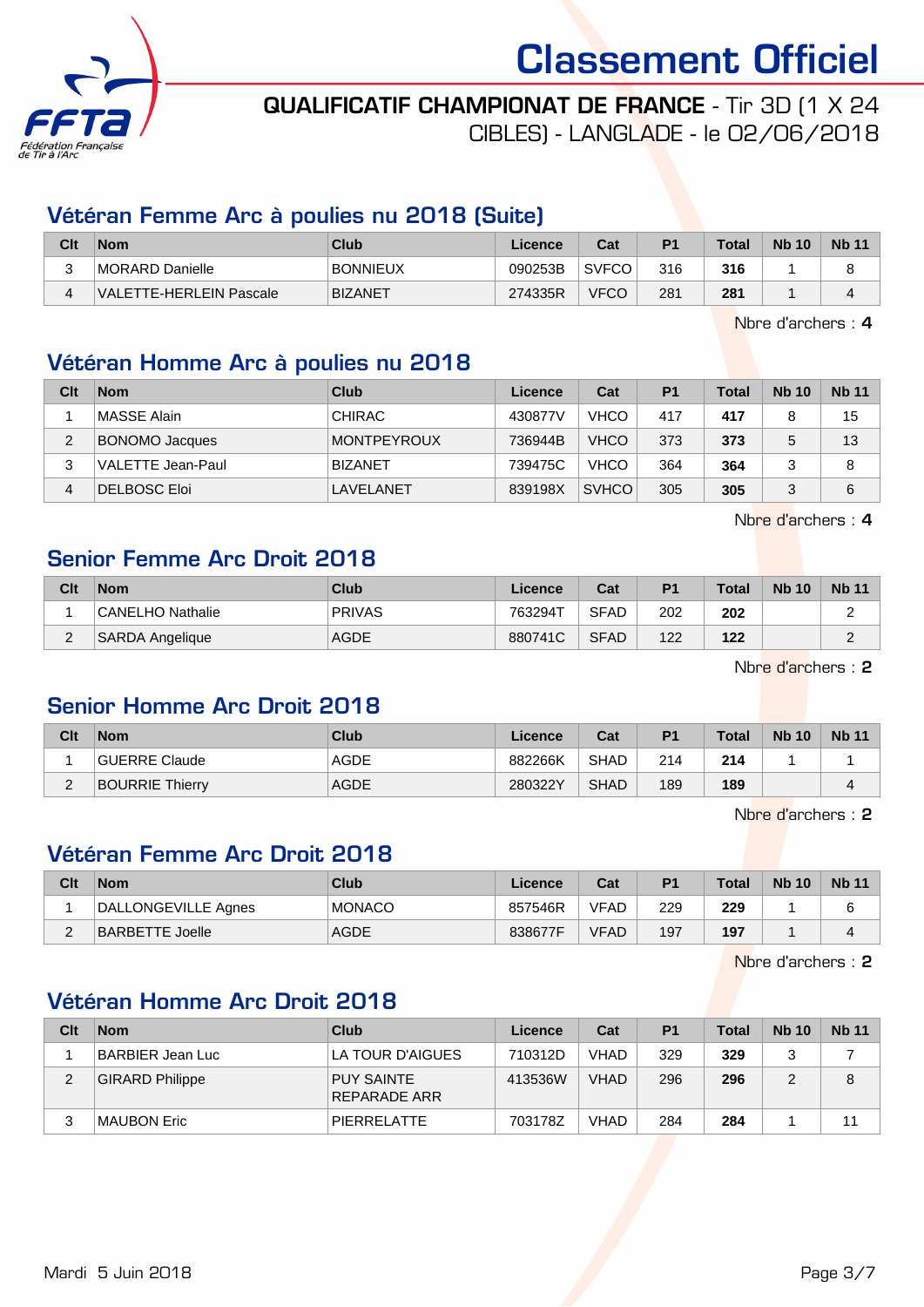

# QUALIFICATIF CHAMPIONAT DE FRANCE - Tir 3D (1 X 24

CIBLES) - LANGLADE - le 02/06/2018

### Vétéran Homme Arc Droit 2018 (Suite)

| Clt            | <b>Nom</b>              | Club              | Licence | Cat          | P <sub>1</sub> | <b>Total</b> | <b>Nb 10</b> | <b>Nb 11</b> |
|----------------|-------------------------|-------------------|---------|--------------|----------------|--------------|--------------|--------------|
| 4              | <b>LACLAUTRE Pascal</b> | <b>RODEZ</b>      | 278085S | <b>SVHAD</b> | 264            | 264          | 2            | 4            |
| 5              | <b>CARNOT Denis</b>     | <b>MONACO</b>     | 786818M | <b>SVHAD</b> | 261            | 261          | 3            | 5            |
| 6              | <b>FUZEAU Joel</b>      | <b>AGDE</b>       | 601119R | <b>VHAD</b>  | 256            | 256          |              | 9            |
| $\overline{7}$ | <b>GILLY Serge</b>      | ANDUZE            | 864074L | <b>VHAD</b>  | 250            | 250          | 2            | 6            |
| 8              | MATHON Christian        | <b>PRIVAS</b>     | 922453S | <b>VHAD</b>  | 240            | 240          |              | 5            |
| 9              | DELVAUX Didier          | <b>BONNIEUX</b>   | 387856H | <b>VHAD</b>  | 231            | 231          | $\mathbf 1$  | 5            |
| 10             | <b>SENELLIER Jacky</b>  | LANGLADE          | 280364U | <b>SVHAD</b> | 204            | 204          |              |              |
| 11             | <b>PALADAN Patrick</b>  | ROCHEFORT DU GARD | 714227J | <b>VHAD</b>  | 200            | 200          |              | 6            |
| 12             | MOTTON Serge            | <b>CHIRAC</b>     | 238802T | <b>SVHAD</b> | 198            | 198          | 2            |              |
| 13             | <b>BLANC Jean</b>       | <b>BONNIEUX</b>   | 000379M | <b>SVHAD</b> | 188            | 188          | 1            | 3            |
| 14             | <b>TRIBOT Gilles</b>    | AGDE              | 797011S | <b>VHAD</b>  | 185            | 185          |              | 3            |

Nbre d'archers : 14

#### Cadet Femme Arc Libre 2018

| Clt | <b>Nom</b>        | <b>Club</b>        | Licence | Cat         | P <sub>1</sub> | <b>Total</b> | <b>Nb 10</b> | <b>Nb 11</b> |
|-----|-------------------|--------------------|---------|-------------|----------------|--------------|--------------|--------------|
|     | GUERRE Mathilde   | <b>AGDE</b>        | 879576L | CFT         | 444            | 444          |              | 15           |
| ີ   | <b>BRUN Manon</b> | <b>PIERRELATTE</b> | 925388G | <b>CFTL</b> | 416            | 416          |              |              |

Nbre d'archers : 2

#### Cadet Homme Arc Libre 2018

| Clt | <b>Nom</b>      | Club        | <b>_icence</b> | <b>Table</b><br>udl | D <sub>4</sub> | Total | <b>N<sub>b</sub></b><br>10 | <b>Nb 11</b> |
|-----|-----------------|-------------|----------------|---------------------|----------------|-------|----------------------------|--------------|
|     | Maxime<br>TRIBO | <b>AGDE</b> | 887389D        | $-$<br>ົ<br>◡▯▯∟    | 425            | 425   |                            | $\sim$<br>۱b |

Nbre d'archers : 1

### Junior Homme Arc Libre 2018

| Clt | <b>Nom</b>        | Club   | ∠icence | $T - 1$<br>val | P <sub>1</sub>     | <b>Total</b> | <b>Nb 10</b> | <b>Nb 11</b> |
|-----|-------------------|--------|---------|----------------|--------------------|--------------|--------------|--------------|
|     | 'GILL\<br>Y Felix | ANDUZE | 762212S | <b>JHTL</b>    | $41^\circ$<br>FI 4 | 412          |              | 14           |

Nbre d'archers : 1

#### Senior Femme Arc Libre 2018

| Clt | <b>Nom</b>               | Club                            | Licence | Cat         | P <sub>1</sub> | <b>Total</b> | <b>Nb 10</b> | <b>Nb 11</b> |
|-----|--------------------------|---------------------------------|---------|-------------|----------------|--------------|--------------|--------------|
|     | <b>EYMARD Anais</b>      | <b>BOLLENE</b>                  | 883979X | <b>SFTL</b> | 413            | 413          |              | 10           |
| c   | <b>BEIER Candice</b>     | <b>AGDE</b>                     | 426052A | <b>SFTL</b> | 387            | 387          |              | 16           |
| ົ   | <b>DEUTSCH Stephanie</b> | ∂ST CHRISTOL LEZ<br><b>ALES</b> | 905371Z | <b>SFTL</b> | 379            | 379          |              | 14           |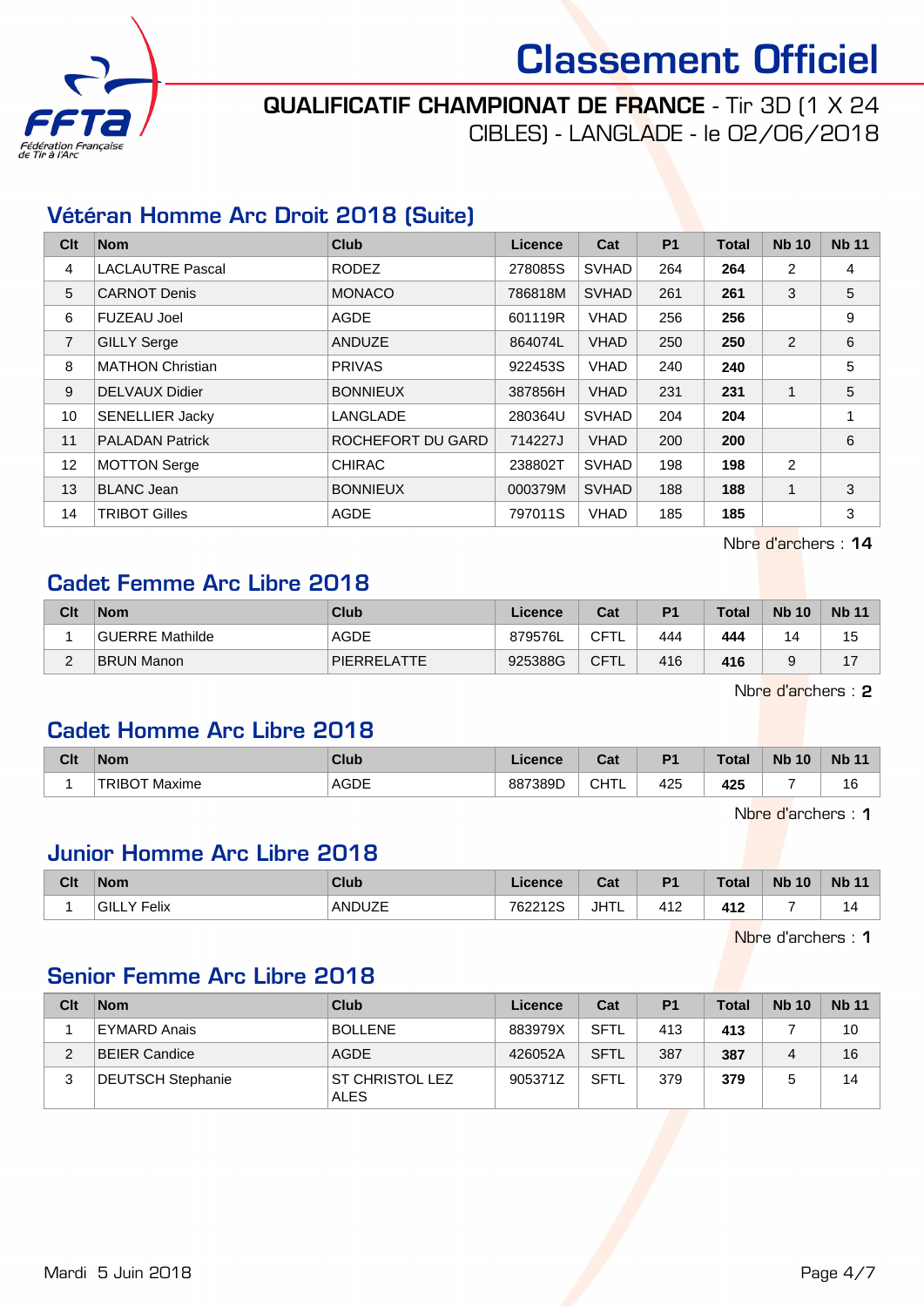

# QUALIFICATIF CHAMPIONAT DE FRANCE - Tir 3D (1 X 24

CIBLES) - LANGLADE - le 02/06/2018

### Senior Femme Arc Libre 2018 (Suite)

| Clt | <b>Nom</b> | <b>Club</b>         | Licence | Col.<br><b>val</b>         | D.  | <b>Total</b> | <b>Nb</b><br>10 | <b>Nb 11</b> |
|-----|------------|---------------------|---------|----------------------------|-----|--------------|-----------------|--------------|
| { } | Christel   | <b>AGDE</b><br>____ | 883299H | <b>SFT</b><br>--<br>$\sim$ | 336 | 336<br>- - - |                 | -            |

Nbre d'archers : 4

# Senior Homme Arc Libre 2018

| Clt            | <b>Nom</b>                 | <b>Club</b>                           | <b>Licence</b> | Cat         | <b>P1</b> | <b>Total</b> | <b>Nb 10</b>      | <b>Nb 11</b> |
|----------------|----------------------------|---------------------------------------|----------------|-------------|-----------|--------------|-------------------|--------------|
| 1              | <b>DRUGUET Joel</b>        | <b>MIRAMAS</b>                        | 784967A        | <b>SHTL</b> | 501       | 501          | 31                | 11           |
| $\overline{2}$ | <b>GRIVOTET Christophe</b> | <b>GRAULHET</b>                       | 397695C        | <b>SHTL</b> | 495       | 495          | 23                | 21           |
| 3              | PAUNER Joan                | <b>MIRAMAS</b>                        | 367672U        | <b>SHTL</b> | 488       | 488          | 24                | 14           |
| $\overline{4}$ | <b>GERARD Cedric</b>       | <b>MARSEILLE TROIS</b><br><b>LUCS</b> | 451225M        | <b>SHTL</b> | 483       | 483          | 19                | 21           |
| 5              | <b>MARINI Cedric</b>       | VEDENE                                | 396994R        | <b>SHTL</b> | 478       | 478          | 18                | 20           |
| 6              | <b>MACRET Cedric</b>       | <b>MIRAMAS</b>                        | 696606F        | <b>SHTL</b> | 458       | 458          | 14                | 18           |
| $\overline{7}$ | <b>MAIGRON Olivier</b>     | ROCHEFORT DU GARD                     | 606794J        | <b>SHTL</b> | 456       | 456          | 14                | 15           |
| 8              | <b>SARDA Florent</b>       | <b>AGDE</b>                           | 839077R        | <b>SHTL</b> | 447       | 447          | 12                | 18           |
| 9              | <b>TERRASSE Vincent</b>    | <b>PRIVAS</b>                         | 250619M        | <b>SHTL</b> | 434       | 434          | $12 \overline{ }$ | 16           |
| 10             | <b>JOLY Emmanuel</b>       | <b>LABLACHERE</b>                     | 898215W        | <b>SHTL</b> | 424       | 424          | 9                 | 18           |
| 11             | FILIPOZZI Thierry          | <b>MIRAMAS</b>                        | 329520Z        | <b>SHTL</b> | 415       | 415          | 13                | 12           |
| 12             | <b>SABATHE Daniel</b>      | <b>MARSEILLE TROIS</b><br><b>LUCS</b> | 860575H        | <b>SHTL</b> | 413       | 413          | 10 <sup>1</sup>   | 14           |
| 13             | <b>CHALANDE Xavier</b>     | <b>MARSEILLE TROIS</b><br><b>LUCS</b> | 954787M        | <b>SHTL</b> | 400       | 400          | $\overline{7}$    | 15           |
| 14             | <b>BRESSON Nicolas</b>     | LANGLADE                              | 914268V        | <b>SHTL</b> | 369       | 369          | $\mathbf{1}$      | 14           |

Nbre d'archers : 14

### Vétéran Femme Arc Libre 2018

| Clt | <b>Nom</b>                     | Club           | Licence | Cat         | P <sub>1</sub> | <b>Total</b> | <b>Nb 10</b> | <b>Nb 11</b> |
|-----|--------------------------------|----------------|---------|-------------|----------------|--------------|--------------|--------------|
|     | MAUBON Isabelle                | PIFRRFI ATTF   | 703182D | VFTL        | 417            | 417          |              | 20           |
|     | RUIZ Carol                     | <b>COGOLIN</b> | 708905Z | <b>VFTL</b> | 382            | 382          |              | 14           |
|     | <b>NORTES ALCARAZ Mireille</b> | LE MUY         | 727292K | VFTL        | 376            | 376          |              | 12           |

Nbre d'archers : 3

## Vétéran Homme Arc Libre 2018

| Clt | <b>Nom</b>            | Club                                 | Licence | Cat         | P <sub>1</sub> | <b>Total</b> | <b>Nb 10</b> | <b>Nb</b> 11 |
|-----|-----------------------|--------------------------------------|---------|-------------|----------------|--------------|--------------|--------------|
|     | <b>PAUNER Bernard</b> | <b>MIRAMAS</b>                       | 275224G | <b>VHTL</b> | 472            | 472          | 21           | 16           |
| 2   | REALES Pierre Yves    | <b>CARNOUX EN</b><br><b>PROVENCE</b> | 833290A | <b>VHTL</b> | 468            | 468          | 15           | 20           |
|     | RUIZ Alain            | <b>COGOLIN</b>                       | 599520C | <b>VHTL</b> | 463            | 463          |              | 23           |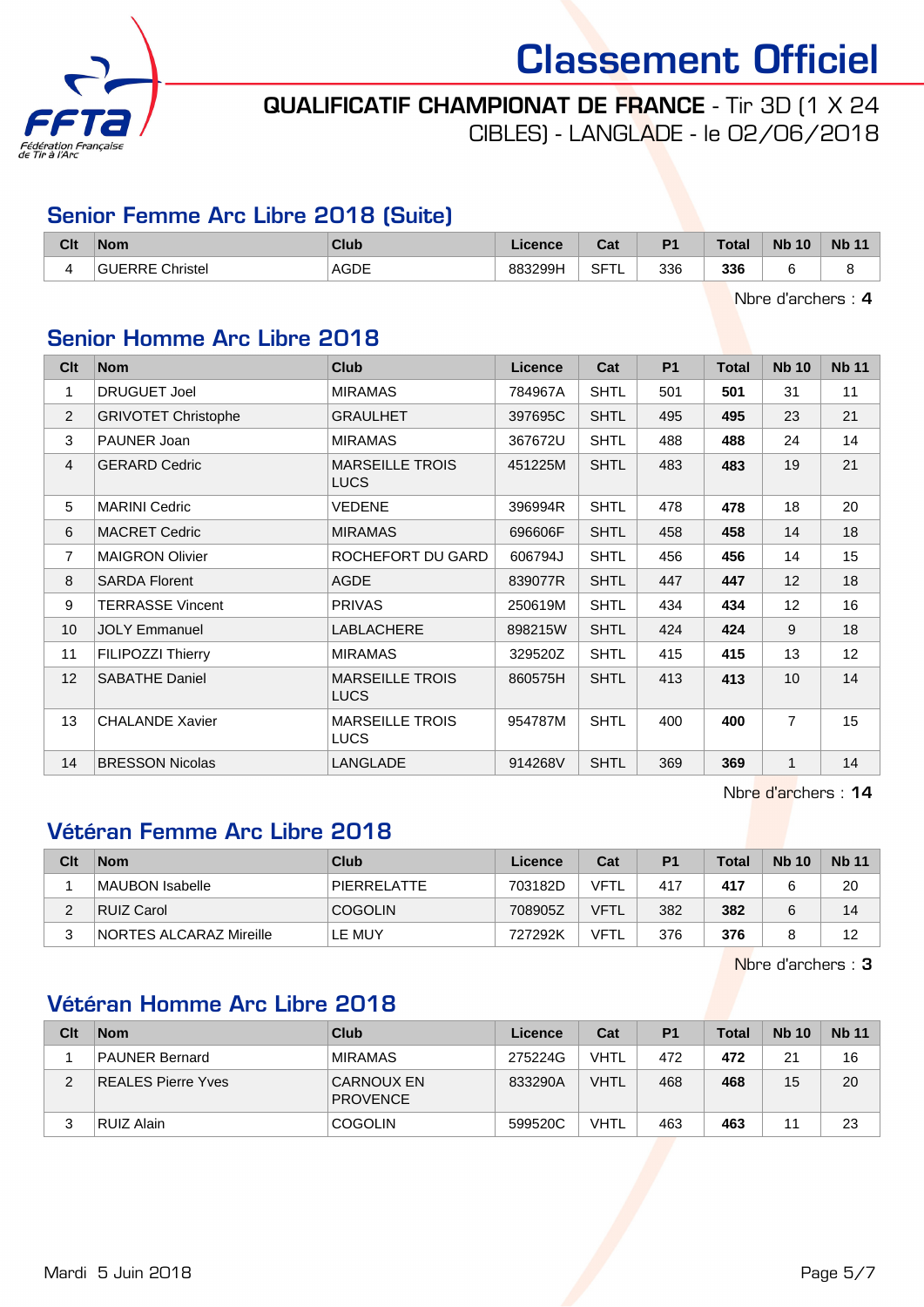

# QUALIFICATIF CHAMPIONAT DE FRANCE - Tir 3D (1 X 24

CIBLES) - LANGLADE - le 02/06/2018

### Vétéran Homme Arc Libre 2018 (Suite)

| Clt | <b>Nom</b>              | Club               | Licence | Cat          | P <sub>1</sub> | <b>Total</b> | <b>Nb 10</b>   | <b>Nb 11</b> |
|-----|-------------------------|--------------------|---------|--------------|----------------|--------------|----------------|--------------|
| 4   | <b>TRAMUTOLA Roland</b> | <b>MIRAMAS</b>     | 329265X | VHTL         | 445            | 445          | 15             | 14           |
| 5   | ALVAREZ Jean Pierre     | MILLAU             | 365097V | <b>SVHTL</b> | 437            | 437          | 10             | 19           |
| 6   | <b>BRUN Michel</b>      | <b>PIERRELATTE</b> | 920568T | VHTL         | 388            | 388          | 6              | 16           |
|     | PERRET Dominique        | ANDUZE             | 870146L | <b>SVHTL</b> | 360            | 360          |                | 11           |
| 8   | <b>HOUBRON Alain</b>    | <b>PIERRELATTE</b> | 754265D | <b>SVHTL</b> | 301            | 301          | 2              | 5            |
| 9   | <b>LANDO Patrick</b>    | <b>ROBION</b>      | 354080V | <b>SVHTL</b> | 282            | 282          | $\overline{2}$ | 5            |

Nbre d'archers : 9

### Senior Femme Arc Chasse 2018

| Clt | <b>Nom</b>        | Club                                  | Licence | r.,<br>uai  | P <sub>1</sub> | <b>Total</b>         | <b>N<sub>b</sub></b><br>10 | <b>Nb 11</b> |
|-----|-------------------|---------------------------------------|---------|-------------|----------------|----------------------|----------------------------|--------------|
|     | PALADAN Christine | J GARD<br>ะ∩RT<br>ווח<br>RO0<br>`HFF( | 739469W | <b>SFAC</b> | 204            | 204<br>$\sim$ $\sim$ |                            | ت            |

Nbre d'archers : 1

### Senior Homme Arc Chasse 2018

| Clt            | <b>Nom</b>                    | Club           | Licence | Cat         | P <sub>1</sub> | <b>Total</b> | <b>Nb 10</b> | <b>Nb 11</b> |
|----------------|-------------------------------|----------------|---------|-------------|----------------|--------------|--------------|--------------|
|                | <b>BRULIN Xavier</b>          | <b>CUGNAUX</b> | 673300Y | <b>SHAC</b> | 374            | 374          | 3            | 11           |
| $\overline{2}$ | <b>BERTHIER Jean-Philippe</b> | <b>ROBION</b>  | 270474U | <b>SHAC</b> | 334            | 334          | 5            |              |
| 3              | <b>MAYMARD Cyril</b>          | MILLAU         | 744150J | <b>SHAC</b> | 327            | 327          |              |              |
| 4              | <b>BOUTONNET David</b>        | <b>SETE</b>    | 785990M | <b>SHAC</b> | 302            | 302          | 4            | 5            |
| 5              | ∣SERET Jerome                 | <b>SORGUES</b> | 814032T | <b>SHAC</b> | 232            | 232          |              | 3            |

Nbre d'archers : 5

### Vétéran Femme Arc Chasse 2018

| Clt | <b>Nom</b>            | Club              | Licence | Cat         | <b>P1</b> | <b>Total</b> | <b>Nb 10</b> | <b>Nb 11</b> |
|-----|-----------------------|-------------------|---------|-------------|-----------|--------------|--------------|--------------|
|     | MARTIN TEYSSIER Agnes | ROCHEFORT DU GARD | 732431W | <b>VFAC</b> | 262       | 262          |              |              |
| ີ   | AUDRAN Solange        | <b>COGOLIN</b>    | 859372A | <b>VFAC</b> | 244       | 244          |              |              |

Nbre d'archers : 2

# Vétéran Homme Arc Chasse 2018

| Clt            | <b>Nom</b>              | Club                                     | Licence | Cat          | <b>P1</b> | <b>Total</b> | <b>Nb 10</b> | <b>Nb 11</b> |
|----------------|-------------------------|------------------------------------------|---------|--------------|-----------|--------------|--------------|--------------|
|                | <b>ZOUYENE Marc</b>     | ANDUZE                                   | 642170L | <b>VHAC</b>  | 341       | 341          |              | 8            |
| $\overline{2}$ | <b>GILLY Claude</b>     | ANDUZE                                   | 765651E | <b>VHAC</b>  | 335       | 335          |              | 9            |
| 3              | FONTANEAU Jean Claude   | <b>PUY SAINTE</b><br><b>REPARADE ARR</b> | 098447H | <b>SVHAC</b> | 321       | 321          | 6            | 6            |
| 4              | <b>FOURNIER Antoine</b> | <b>MONTPEYROUX</b>                       | 910774X | <b>SVHAC</b> | 312       | 312          |              | 5            |
| 5              | <b>AUDRAN Michel</b>    | <b>COGOLIN</b>                           | 371922N | <b>SVHAC</b> | 291       | 291          |              | 5            |